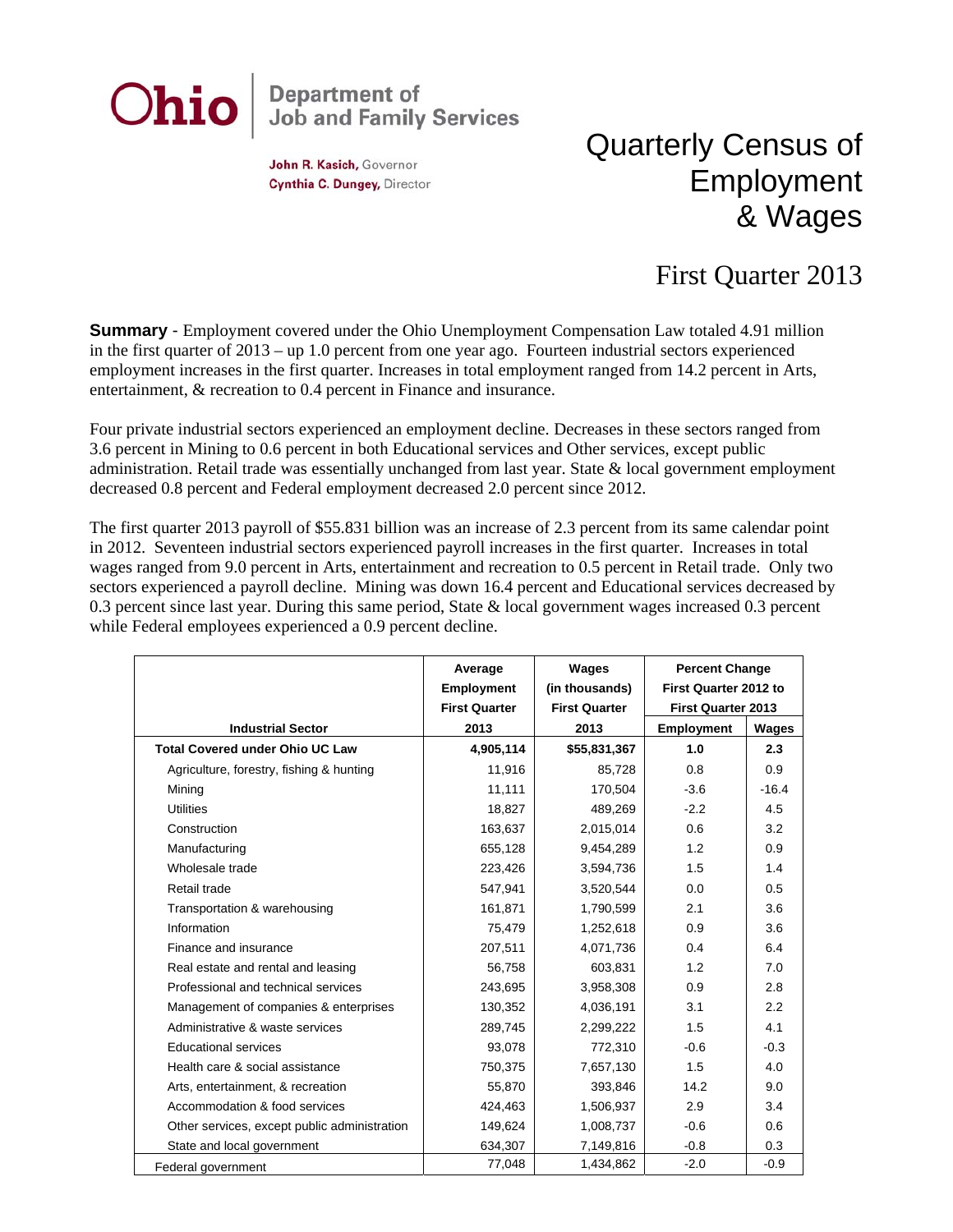Six of Ohio's ten largest counties experienced employment increases from their first quarter 2012 levels. Increases ranged from 2.6 percent in Franklin County to 0.1 percent in Lucas County. Butler, Lorain, Montgomery and Summit Counties all suffered employment declines from one year ago with decreases ranging from 0.7 percent in Butler County to 0.3 percent in Lorain County.

Eight of the ten largest counties experienced payroll increases since 2012. Payroll gains ranged from 4.0 percent in Franklin County to 0.3 percent in both Mahoning and Montgomery Counties. Lorain and Summit Counties experienced payroll decreases since the first quarter of 2012.

|                                        | Average              | Wages                | <b>Percent Change</b>     |        |
|----------------------------------------|----------------------|----------------------|---------------------------|--------|
|                                        | <b>Employment</b>    | (in thousands)       | First Quarter 2012 to     |        |
|                                        | <b>First Quarter</b> | <b>First Quarter</b> | <b>First Quarter 2013</b> |        |
| <b>Industrial Sector</b>               | 2013                 | 2013                 | <b>Employment</b>         | Wages  |
| <b>Total Covered under Ohio UC Law</b> | 4,905,114            | \$55,831,367         | 1.0                       | 2.3    |
| <b>Butler</b>                          | 135,050              | \$1,486,595          | $-0.7$                    | 1.4    |
| Cuyahoga                               | 678,289              | \$8,835,547          | 1.3                       | 2.3    |
| Franklin                               | 661,219              | \$8,398,196          | 2.6                       | 4.0    |
| <b>Hamilton</b>                        | 473,810              | \$6,792,676          | 0.3                       | 2.0    |
| Lorain                                 | 91,065               | \$921,852            | $-0.3$                    | $-0.6$ |
| Lucas                                  | 195,184              | \$2,150,462          | 0.1                       | 1.9    |
| Mahoning                               | 94,225               | \$810,849            | 0.4                       | 0.3    |
| Montgomery                             | 234,597              | \$2,519,115          | $-0.4$                    | 0.3    |
| <b>Stark</b>                           | 151,998              | \$1,448,748          | 1.7                       | 0.6    |
| Summit                                 | 248.940              | \$2,884,560          | $-0.4$                    | $-0.7$ |
| All other counties                     | 1,940,737            | \$19,582,767         | 1.2                       | 3.0    |

The chart that follows presents the percentage of Ohio covered employment in each of the ten largest counties and all other counties combined. Ten of Ohio's 88 counties account for more than 60 percent of the state's covered employment.



## **Percentage of First Quarter 2013 Employment - Ten Largest Counties**